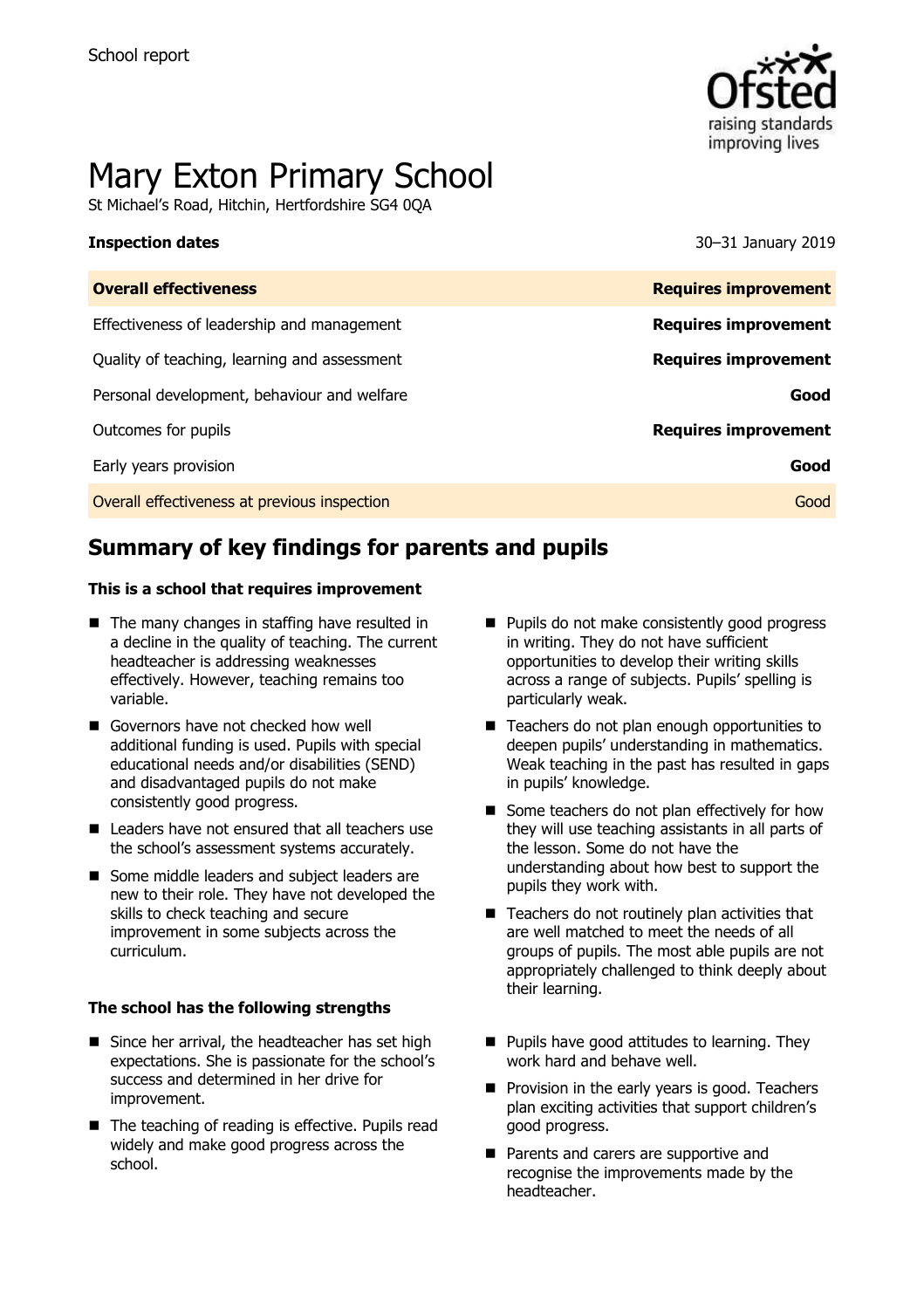

# **Full report**

### **What does the school need to do to improve further?**

- $\blacksquare$  Strengthen the leadership and management of the school by:
	- embedding the school's systems for assessing pupils' progress so that information is accurate and leaders use it effectively to check pupils' progress
	- governors monitoring and challenging leaders about the way they use additional funding so that pupils with SEND and disadvantaged pupils make consistently good progress
	- further developing the monitoring and evaluative skills of middle and subject leaders to monitor and evaluate the quality of teaching and to support teachers to improve their practice.
- $\blacksquare$  Improve the consistency of the quality of teaching, learning and assessment, so raising pupils' outcomes, by:
	- teachers using assessment information to plan activities that are well matched to meet the needs of all pupils, especially the most able
	- deploying teaching assistants effectively and developing their skills to improve the quality of support they provide for pupils
	- teachers embedding the school's approaches for the teaching of writing, especially spelling, and increasing the opportunities for pupils to write in a range of subjects
	- ensuring that teachers make consistent use of reasoning to deepen pupils' understanding of mathematical concepts.

An external review of the use of the pupil premium funding should be undertaken in order to assess how this aspect of leadership and management may be improved.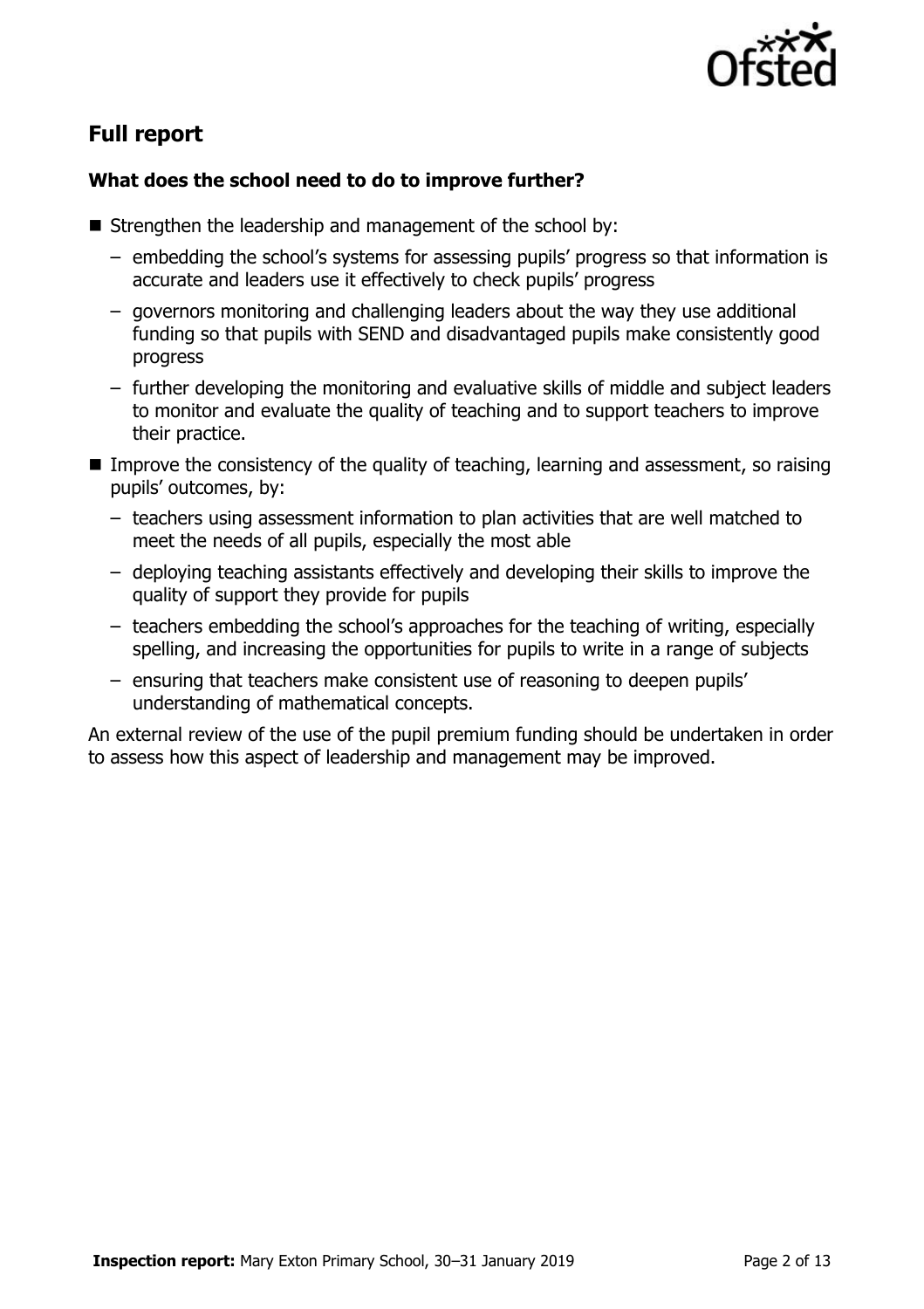

# **Inspection judgements**

#### **Effectiveness of leadership and management Requires improvement**

- There has been significant turbulence in staffing. This has led to a decline in the quality of teaching and the achievement of pupils. Until recently, the capacity to improve the school was limited. However, a new leadership team has been established and is working hard to tackle identified weaknesses. Leaders' actions are starting to have a positive impact on improving the school's effectiveness.
- The current headteacher sets high expectations for staff and pupils. She provides a strong drive and is determined to improve the school. She is ably supported by the deputy headteacher, and a strong team ethic has developed. Staff feel well supported by the senior leaders and morale is high. However, new strategies to support improvement are not yet fully established, because many staff have only recently joined the school.
- Senior leaders have an accurate understanding of the school's strengths and weaknesses. They use this information effectively to target where support is required. For example, expertise from the local authority has been used well to support improvements in the teaching of mathematics. However, the constant changes of staff mean that the improvements have not been sustained.
- The headteacher has addressed many of the concerns about weaker leadership and teaching. Senior leaders make regular checks to ensure that teachers are making the improvements to their practice. There are still areas of the school where teaching is not yet strong enough. This means that the quality of teaching is not consistently good across the school.
- **E** Leaders' systems to check pupils' progress are not understood by all teachers. This means the information they collect does not provide an accurate view about pupils' learning. Leaders do not know how well some pupils are achieving across the school.
- Middle and subject leaders are at the early stages of their leadership careers. They do not have a precise view of the quality of teaching in some subjects. Therefore, while some improvements have been made in teaching, leadership is not yet consistent to ensure that it is good across the all year groups.
- The new leader with responsibility for pupils with SEND has made a good start. Pupils' needs are assessed promptly, and targeted interventions introduced to help them to catch up. This is beginning to have a positive impact on their progress. Over time, many changes to the leadership in this role have resulted in limited progress for pupils with SEND.
- The evaluation of the use of pupil premium funding for disadvantaged pupils is not sufficiently thorough. Leaders, including governors, have not understood how funding is being used. While groups are small, plans have not been checked to see what difference the additional funding is making to removing barriers to learning. Under new leadership, new plans have been developed, and there is closer monitoring of pupils' progress. Inspection evidence shows that leaders' actions are starting to improve the progress of disadvantaged pupils.
- **E** Leaders have used the sport premium to increase the opportunities for pupils to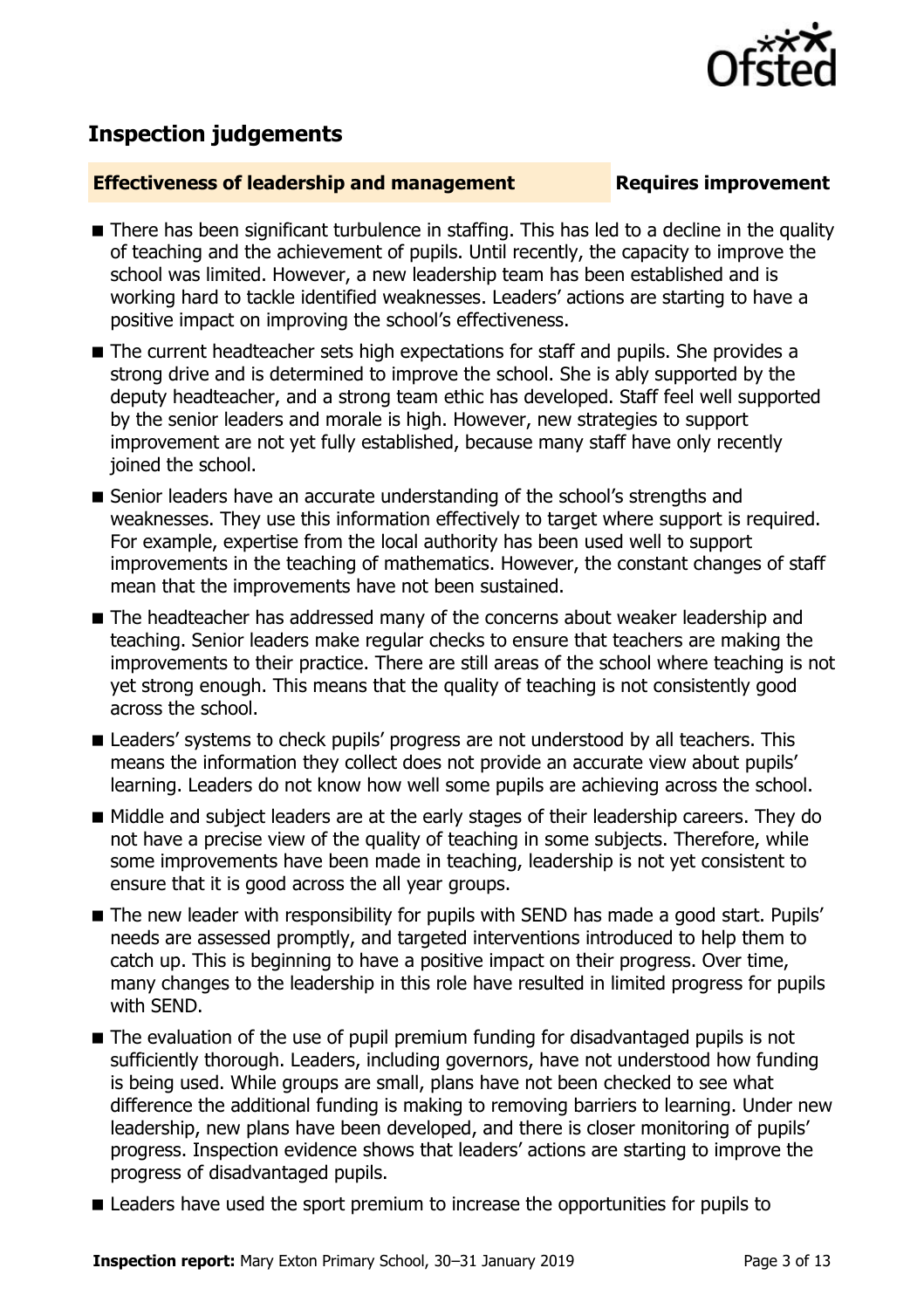

develop their fitness and participation in different sports. However, it is not possible to track the effectiveness of this spending, as there have been no specific plans for its use.

- The curriculum reflects leaders' aspirations to be 'inspirational, creative and caring'. It is broad and balanced, helping pupils to develop a range of skills. However, where new subject leaders have yet to develop their skills, the teaching of that subject has not been checked. In these subjects, pupils do not learn in sufficient depth, which limits the progress they make.
- **Provision for pupils' spiritual, moral, social and cultural development is a strength of** the school. Leaders provide a nurturing environment that builds pupils' confidence and well-being effectively. For example, newly created house teams provide pupils with a better understanding of community and how to work as a team.
- **Pupils develop a good understanding of British values. They learn about different faiths** and cultures. They readily share their own diverse experiences, reflecting the range of different backgrounds represented in the school. Pupils have a clear understanding of democracy and the rule of law. Pupils are well prepared for life in modern Britain.
- **Parents are highly supportive of the leadership provided by the current headteacher.** They recognise that changes have been made for the better and that the school is improving. All parents who spoke to inspectors welcomed the good communication from leaders and accessibility of all the staff. A comment typical of many received on Parent View, the Ofsted online parent survey, stated: 'I have been incredibly impressed with the constant, gradual and well-thought-out improvements since the change in leadership team.'

### **Governance of the school**

- Governors have used the support of the local authority well to help address the recent upheavals in leadership and staffing. However, their actions have been unable to prevent the decline in the school's performance since the previous inspection.
- Governors have not routinely checked how well leaders use the additional funding for disadvantaged pupils. Plans have not been evaluated, because leaders have changed. Consequently, disadvantaged pupils have not made strong gains from their starting points.
- New governors have improved the challenge they provide for school leaders. They are developing their skills through training. Governors are ensuring that there is a better level of expertise on the governing body, through recruiting new members. Governors are using the support of the local authority's action board to improve their understanding of the school's effectiveness. Their monitoring of the school's work is well planned. Governors' purposeful visits check the progress leaders are making towards achieving agreed targets. As a result, governors are asking challenging questions and holding school leaders to account for their actions to improve the school.
- Governors ensure that procedures for keeping pupils safe are effective. They visit the school regularly to check records and staff's understanding of safeguarding processes. This ensures pupils are safe in the school.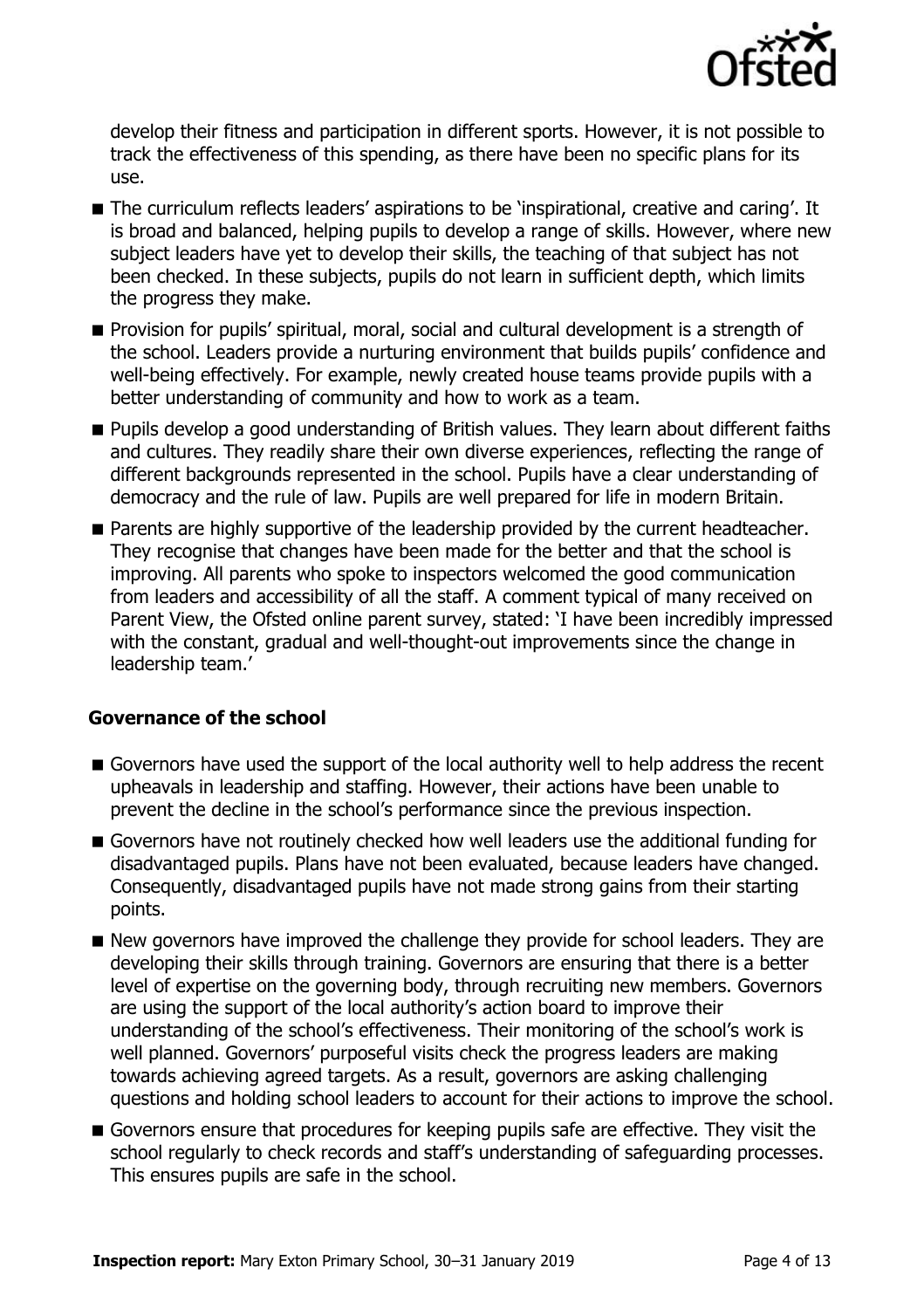

### **Safeguarding**

- The arrangements for safeguarding are effective.
- Leaders have established secure and comprehensive systems to ensure that pupils are safe in the school. Staff are well trained and updated regularly about any changes to safeguarding requirements. Leaders check that staff understand their roles through questions and briefings to ensure that they are vigilant to any issues. Staff understand how to use the school's procedures for recording concerns. Leaders monitor records closely and take action when appropriate. New staff receive immediate induction training, so that pupils are kept safe.
- Leaders make use of external agencies to provide additional support and help for vulnerable pupils and their families. They commission family liaison workers when required, and hold meetings to ensure that actions are targeted to meet pupils' needs.
- Leaders' records of the suitability of staff to work with children are maintained well. Governors and external bodies check safeguarding records and systems regularly. This ensures that systems are robust, and the culture of safeguarding is strong across the school.

#### **Quality of teaching, learning and assessment Figures improvement**

- The quality of teaching, learning and assessment is not consistently good across the school. Over time, the teaching of writing and mathematics has not ensured pupils achieve high enough standards in these subjects.
- Not all teaching reflects the high standards demanded by senior leaders. While it is improving, some teaching does not build on the skills that pupils have already acquired. Consequently, the quality of pupils' work is not of the same standard in all year groups.
- Leaders have introduced schemes of learning to ensure that teachers plan activities at the right level. However, teachers do not always adapt tasks to meet the needs of all pupils in their class. The most able pupils often work through activities that do not challenge their thinking as quickly as they should. This limits the progress these pupils make.
- The teaching of writing is improving. Teachers make good use of modelling the learning to support pupils' ideas and understanding. They encourage pupils to develop their vocabulary through writing in a range of forms for different purposes. However, teachers do not have high expectations of pupils' spelling. Repeated errors are not addressed, especially when writing key words in topics. Pupils do not have sufficient opportunities to practise their writing skills in a range of subjects. Consequently, they are not making consistently good progress in writing.
- Teaching in mathematics is addressing pupils' gaps in knowledge. Teachers plan regular opportunities to improve pupils' basic skills and recall of multiplication tables. Lessons provide pupils with opportunities to practise skills of calculation. There are fewer opportunities to deepen pupils' understanding through reasoning. As a result, challenge is not consistent in all lessons, especially for the most able pupils.
- The use of teaching assistants is variable across the school. Where targeted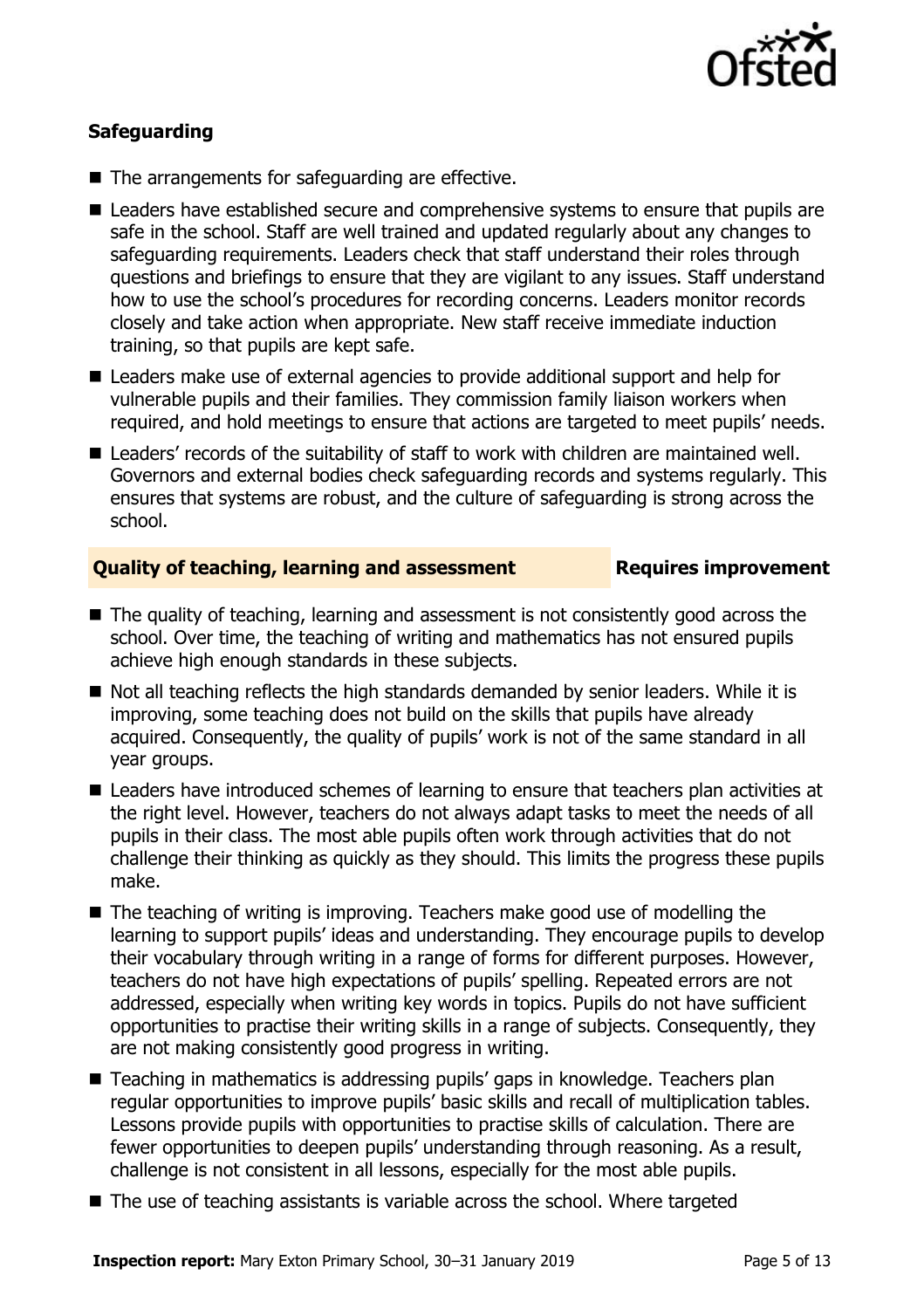

interventions provide precise instructions for teaching assistants, their support is more effective. However, some teaching assistants focus on an activity to be completed rather than the skills pupils are learning. This limits the progress pupils make during these sessions.

- The teaching of phonics is effective in helping to develop pupils' early reading skills. Pupils use their knowledge of phonics well to tackle unfamiliar words and apply them to their writing. For example, children in the Reception class used their knowledge of sounds to make captions and titles for the food they had made from moulding materials.
- Teachers ensure that pupils read widely and often. Pupils told inspectors about the range of texts they read and opportunities to share class books. Pupils read fluently and use the texts to develop their skills of inference and retrieval of key information effectively. The progress pupils make in reading is improving across the school.
- **Pupils told inspectors that they receive regular homework. They enjoy the opportunities** to select the work they do over a period of time. This helps to develop a range of learning skills.

#### **Personal development, behaviour and welfare Good**

#### **Personal development and welfare**

- The school's work to promote pupils' personal development and welfare is good.
- **Pupils say that their school is friendly and everyone respects one another regardless of** their background. They willingly share ideas and work together well in lessons. Leaders have introduced a house system to develop pupils' sense of community and team work. Pupils develop collaborative skills by working towards common aims. For example, house teams were preparing for a singing performance, celebrating how together they were stronger.
- Staff have created a nurturing environment that develops pupils' confidence and wellbeing. They provide opportunities for pupils to identify a network of people in the school that they can turn to if they have any concerns. Positive relationships between adults and pupils foster good attitudes to learning. Many parents who commented on Ofsted's parent survey agreed that this is a caring and inclusive school. One such comment said: 'There is a strong sense of community and for me one of the most positive aspects is how children in different year groups know, take care and are kind to each other.'
- **Pupils undertake different roles and responsibilities. As members of the school council** or as house captains, they develop the skills of leadership and care, which staff promote successfully. Other pupils have 'buddy' roles to ensure that younger children are safe and cared for at lunchtimes. Pupils have a good understanding of the different forms of bullying. While they say it may happen on a few occasions, they know that adults will resolve any concerns quickly. Pupils understand how to keep themselves safe, especially when using the internet. Pupils are well prepared for life in their own and the wider community.
- Through the wider curriculum, pupils have opportunities to undertake visits and trips.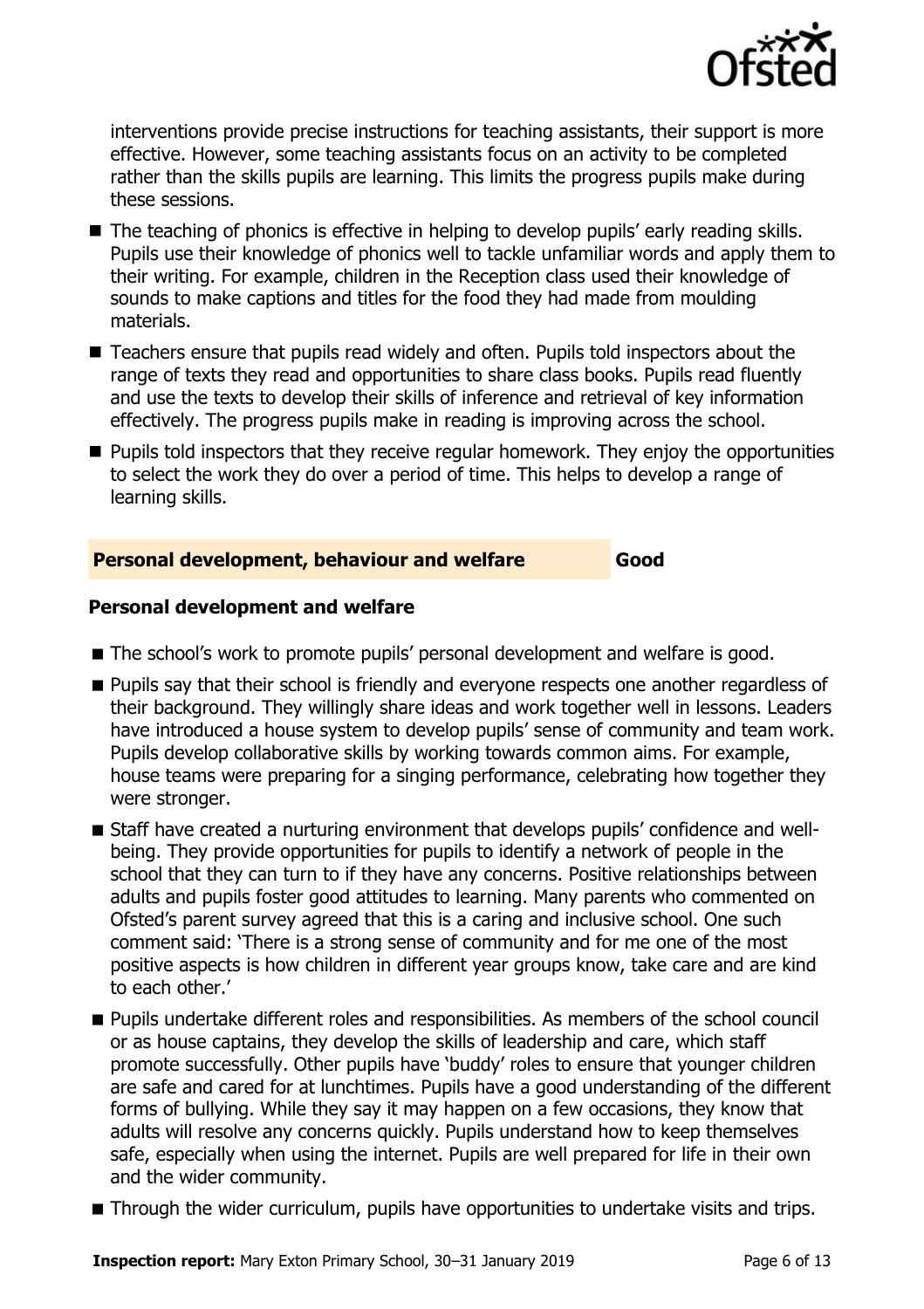

They participate in different clubs that help develop their sporting and creative skills.

#### **Behaviour**

- The behaviour of pupils is good.
- **Pupils behave well, ensuring that the school is calm and orderly. They are polite and** well mannered and respond quickly to adults' instructions. Pupils are clear about the rules of the school, which are promoted through shared values. They understand that people are different but that should not affect the way we behave towards each other. As one pupil told an inspector: 'Everyone is treated fairly in this school.'
- **Pupils are keen to learn. They sustain their attention in lessons and respond** enthusiastically to any questions asked by teachers. Even where work is not always challenging, they are eager to complete tasks. Pupils are proud of their work. This is seen in pupils' books, where standards of presentation are consistently good in all subjects.
- The attendance of pupils is consistently above the national average. Leaders check attendance information and work with families where they identify any concerns about a pupil's attendance. Consequently, leaders have sustained high rates of attendance for all groups of pupils.

#### **Outcomes for pupils Requires improvement**

- The progress of current pupils is variable. Evidence from pupils' books and observations of lessons show that progress is stronger where teaching has been consistent. It is weaker where year groups have been affected by regular changes in teaching. Some of the improvement in progress is only recent, and many pupils are behind where they should be, given their starting points.
- In 2018, at the end of key stage 2, the proportions of pupils who attained the expected and higher standards in reading, writing and mathematics (combined) were below the national averages. This is because pupils did not attain well in both writing and mathematics. The progress pupils made in writing was well below the national average in both 2017 and 2018.
- At key stage 1, the proportions of pupils who attained expected standards and greater depth in mathematics were below the national average in both 2017 and 2018. However, the proportion of pupils attaining expected standards in reading and writing in 2018 improved from the previous year.
- The most able pupils do not make the progress of which they are capable. The activities planned by teachers do not challenge them to think hard about their learning.
- While numbers are small, pupils with SEND and disadvantaged pupils have not made sufficient progress over time. The targeted interventions that have been introduced recently are now improving the progress of pupils with SEND. However, leaders have only just started to identify actions and address the barriers to learning for disadvantaged pupils. This means that their impact upon pupils' progress is not yet consistent.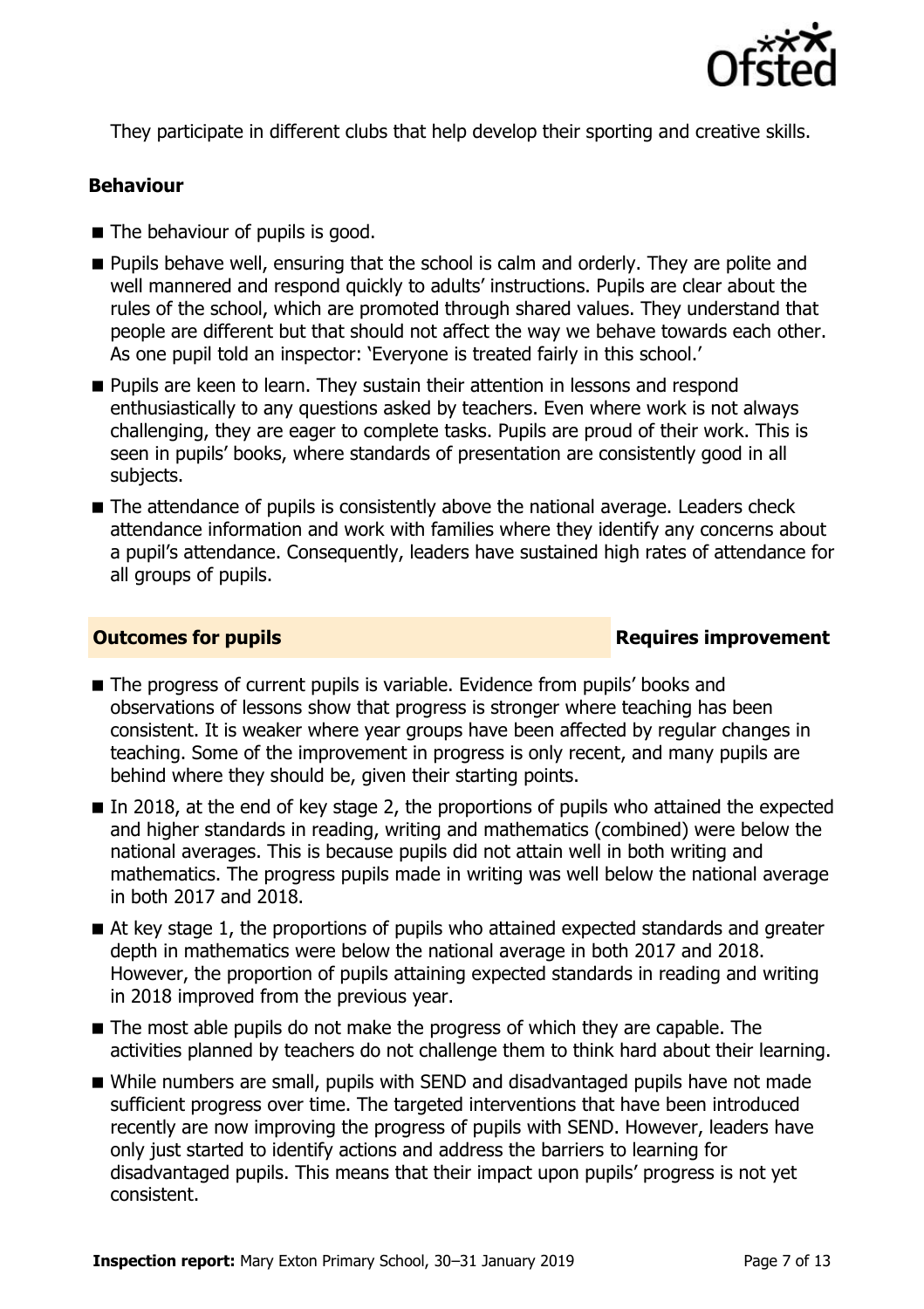

- **Pupils' progress in writing is inconsistent. The new strategies to improve pupils' writing** are not embedded. Where teaching is stronger, pupils are improving their writing skills. Progress is weaker where pupils are not using their writing skills in a range of subjects.
- Current pupils are making better progress in mathematics. Pupils are developing their fluency through additional activities provided by teachers. This is helping them to address gaps in their knowledge and catch up in their learning.
- **Pupils read with good expression and fluency. They enjoy their reading and select** books from a wide range of genres. This is helping pupils to develop their language skills and to tackle more challenging texts. In 2018, the proportion of pupils who attained the expected standard by the end of Year 6 was above the national average.
- **Pupils develop a broad range of skills from the subjects they study across the** curriculum. They make good progress in science, where they have opportunities to develop their skills of enquiry and investigation. In other subjects, the most able pupils are not appropriately challenged by the activities that are given to them.

#### **Early years provision Good Good**

- The majority of children start the early years with skills that are typical for their age. From these starting points, they make good progress so that, by the end of Reception, the proportion of children who achieve a good level of development is above the national average. This means they are well prepared for their transition into key stage 1.
- The leader of the early years is knowledgeable about the early years curriculum. She makes regular checks on the quality of the provision. Guidance is provided to staff to ensure that that good standards are sustained.
- Teachers make assessments of children's learning to help plan for their needs. Their learning journeys capture children's development from a range of activities. Staff use assessment information well to plan activities where children need more help. For example, there has been a greater focus on developing writing for boys by encouraging them to write labels for things that they construct.
- Adults provide a secure and nurturing environment for the children. They have high expectations of how children should behave and provide clear routines and systems. This ensures that children settle quickly and develop their confidence and independence. For example, on entering the classroom in the morning, children use their name tags to select their own choice of lunch by placing them on a board.
- The learning environment is well planned. Children use the activities effectively to develop their interests and understanding of the world. Adults model play well, so that children benefit from the opportunities to rehearse their understanding through their own chosen activities. For example, while an adult played the part of Goldilocks in the house of the three bears, children developed a better understanding of order by making different-sized bowls of porridge.
- The outdoor environment provides opportunities for children to develop their physical skills, for example through their use of trikes and scooters. Adults use current events well to promote children's curiosity. For example, following a sharp frost, adults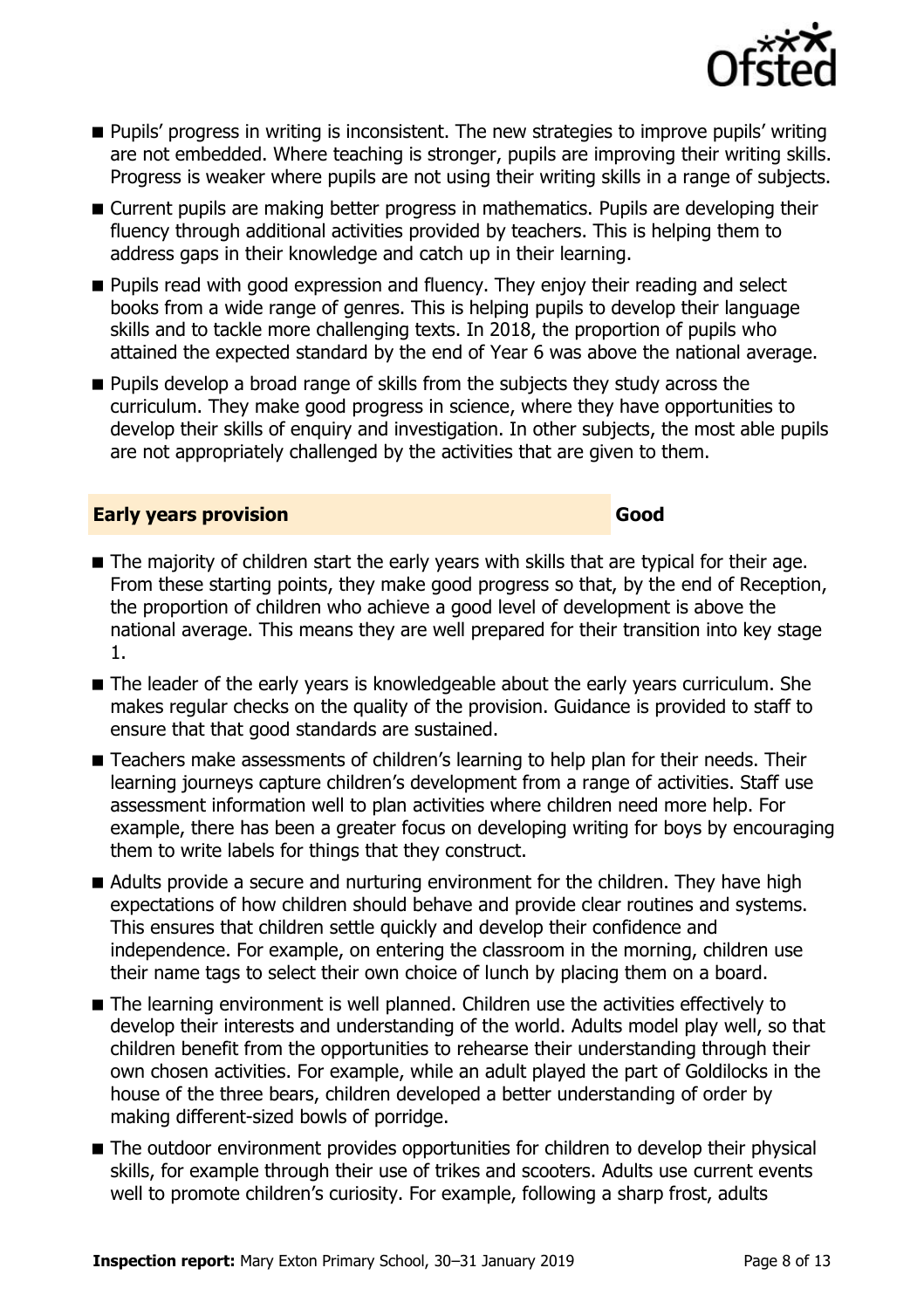

encouraged children to investigate and explain why the water had turned to ice and to describe different frozen shapes found in the water tray.

- The partnership between parents and adults is highly effective. Staff encourage parents to spend time in the provision, so that children can share their learning. Parents contribute to the learning journeys by completing 'wow' moments when children achieve different things at home. Parents told inspectors that they receive good information from leaders and that they are happy with the start their child has made at school.
- **E** Leaders ensure that the statutory requirements for safeguarding and the welfare of children are met.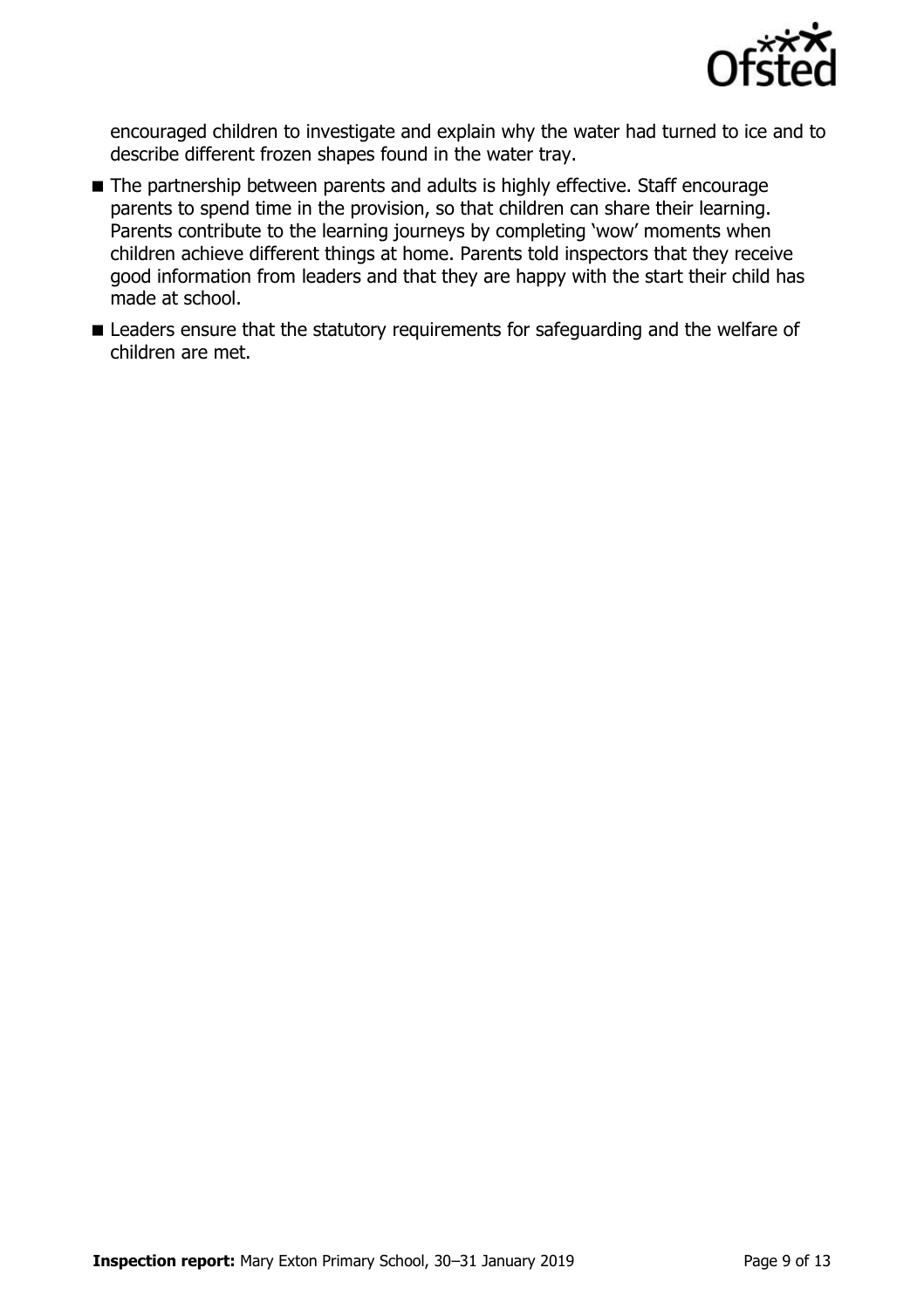

# **School details**

| Unique reference number | 117329        |
|-------------------------|---------------|
| Local authority         | Hertfordshire |
| Inspection number       | 10053040      |

This inspection of the school was carried out under section 5 of the Education Act 2005.

| Type of school                      | Primary                      |
|-------------------------------------|------------------------------|
| School category                     | Maintained                   |
| Age range of pupils                 | 4 to 11                      |
| <b>Gender of pupils</b>             | Mixed                        |
| Number of pupils on the school roll | 203                          |
| Appropriate authority               | The governing body           |
| <b>Co-Chairs</b>                    | Karen Gordon/Sue Hughes      |
| <b>Headteacher</b>                  | Angharad Paterson            |
| Telephone number                    | 01462 456997                 |
| Website                             | www.maryexton.herts.sch.uk   |
| <b>Email address</b>                | admin@maryexton.herts.sch.uk |
| Date of previous inspection         | 28 February 2018             |

### **Information about this school**

- There have been several changes in the position of headteacher, including a period of interim headship, since the previous section 5 inspection. The current headteacher started in April 2017.
- The governing body has co-chairs.
- The school is average in size.
- The majority of pupils are White British. Others come from a range of different ethnic backgrounds. The proportion of pupils who speak English as an additional language is below average.
- The proportion of pupils who are eligible for the pupil premium funding is below the national average.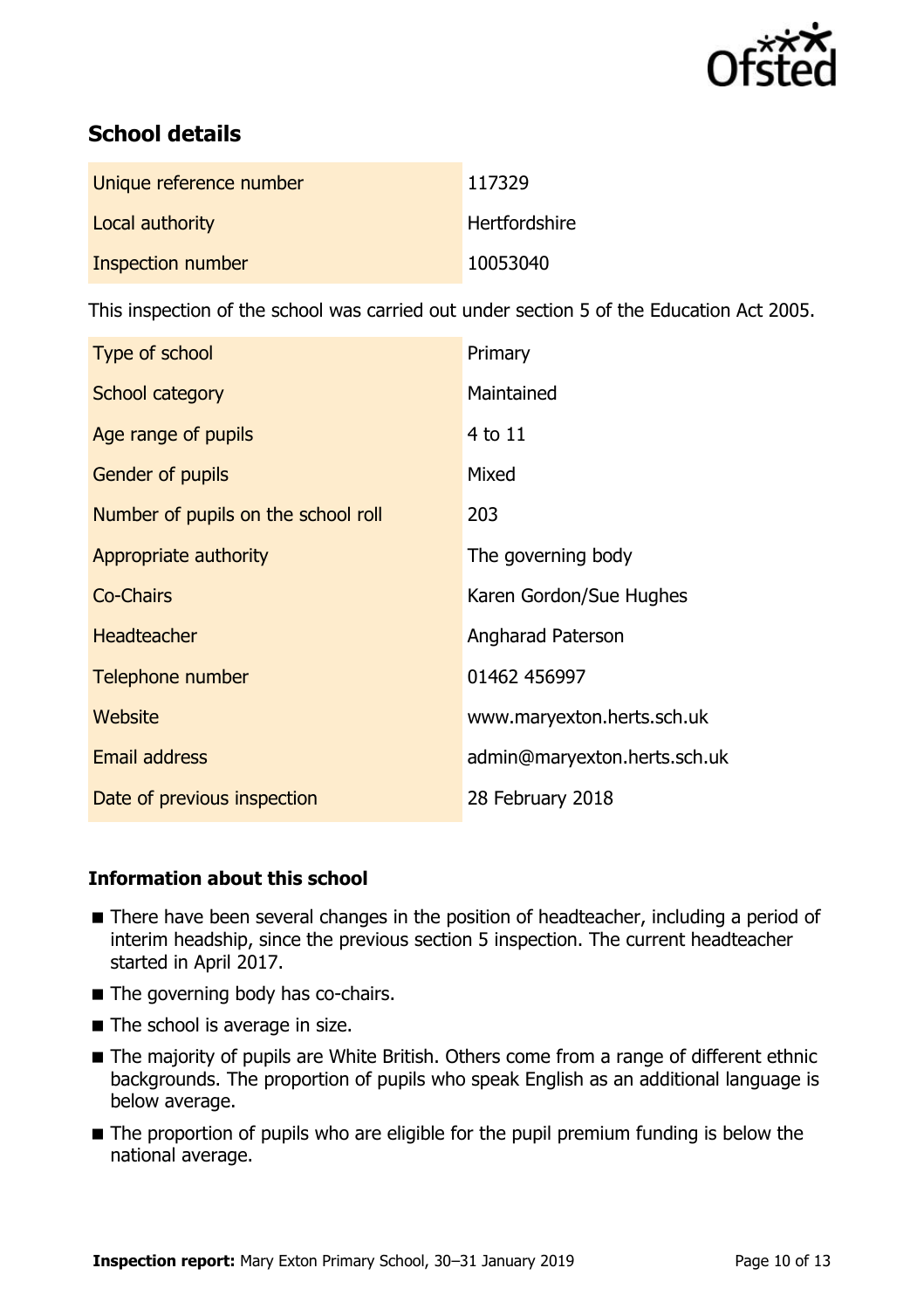

- The proportion of pupils with SEND is below the national average.
- The school uses an outsider provider to run a breakfast club and an after-school club on site.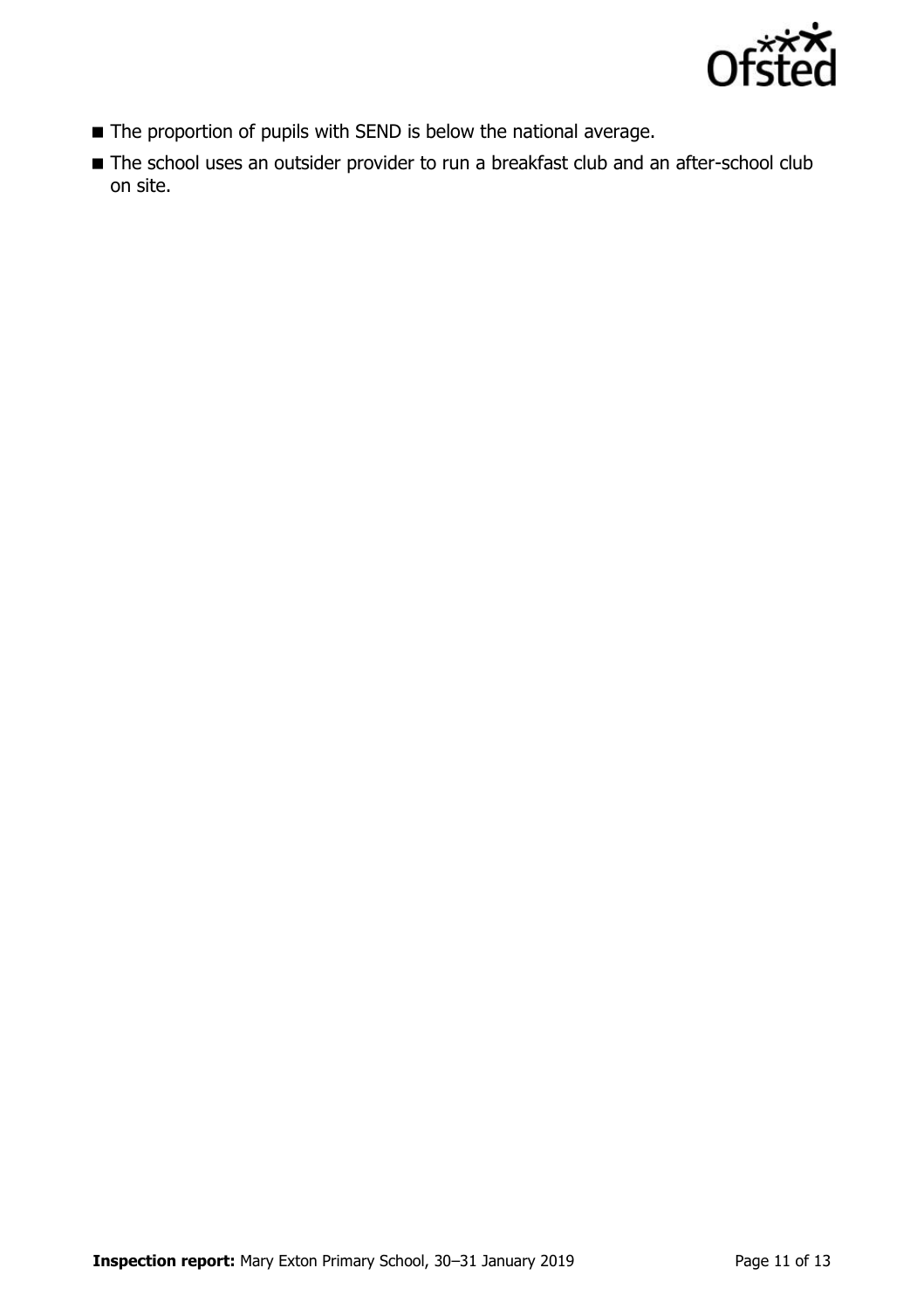

## **Information about this inspection**

- **Inspectors observed a range of classes and part lessons across the school. A number of** these visits were undertaken jointly with senior leaders. During observations, inspectors sampled pupils' books and talked to pupils about their learning.
- Meetings were held with the headteacher and the deputy headteacher, who also has other leadership roles, including early years leader and special educational needs coordinator. Inspectors also met with the leader of the pupil and sport premium funding, who is also the headteacher. Inspectors held meetings with middle and subject leaders. Inspectors had discussions with a group of pupils, four governors including the co-chairs, and a representative of the local authority.
- Inspectors scrutinised a sample of pupils' books from key stage 1 and key stage 2 which covered the breadth of the curriculum. Inspectors listened to some pupils read and talked to them about their books.
- Inspectors observed pupils at playtime and lunchtime and observed their behaviour and conduct around the school.
- Inspectors scrutinised a range of documents, including the school's self-evaluation and improvement plans, policies, assessment information and records of checks on the quality of teaching. Inspectors also looked at records of attendance and behaviour and safeguarding information.
- Inspectors met with parents at both the beginning and the end of the day to gather their views. Inspectors took account of the 97 responses to Ofsted's online survey Parent View. In addition, the inspectors took account of the 21 responses to Ofsted's staff survey and the 21 responses to Ofsted's pupil survey.

### **Inspection team**

Steve Mellors, lead inspector **Her Majesty's Inspector** 

**Sue Pryor Contract Contract Contract Contract Contract Contract Contract Contract Contract Contract Contract Contract Contract Contract Contract Contract Contract Contract Contract Contract Contract Contract Contract Cont**